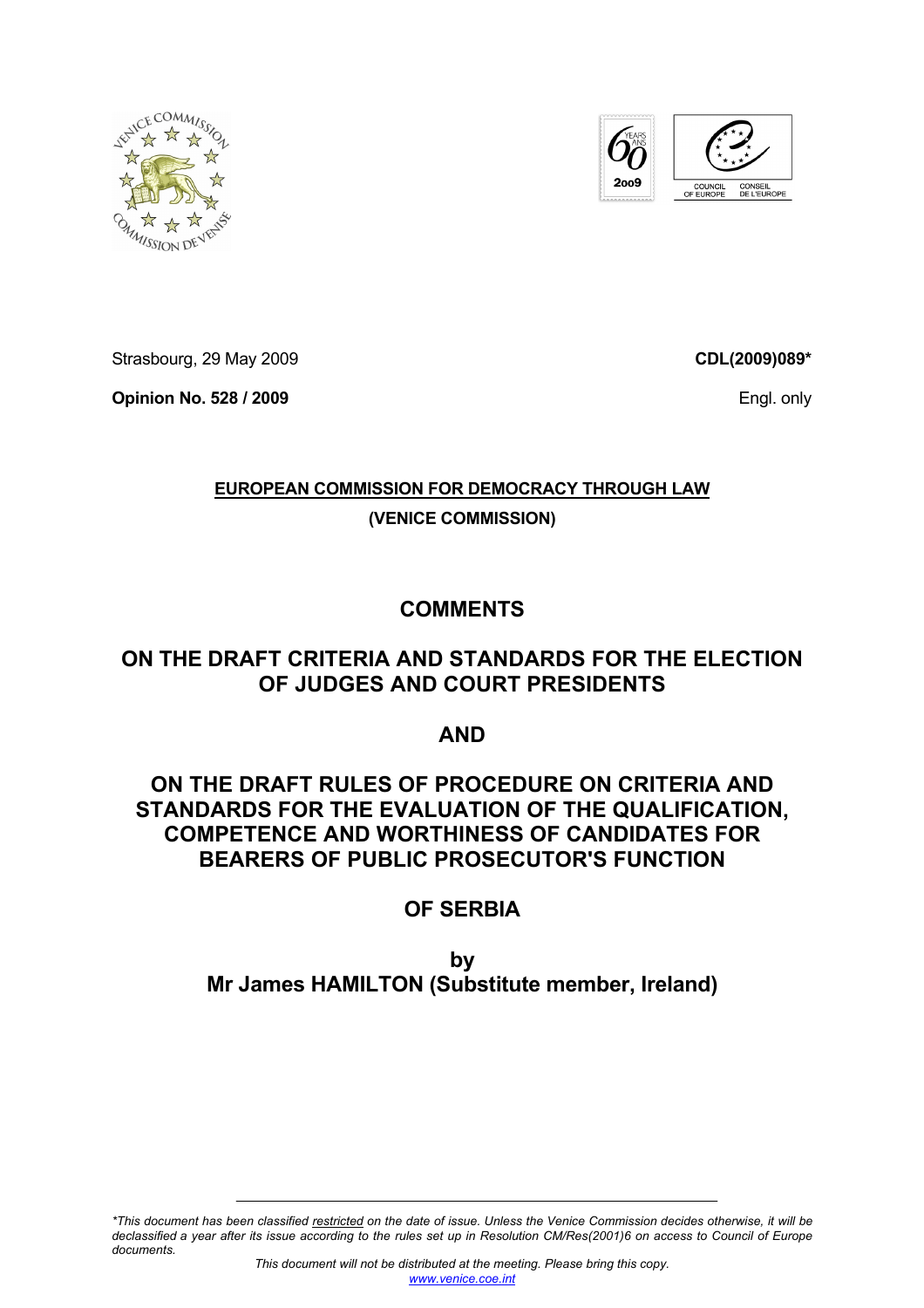## **Appointment of Judges and Public Prosecutors in the Republic of Serbia**

- 1. The opinion of the Venice Commission has been sought in relation to two draft legal instruments. The first is a document entitled "Criteria and standards for elections of judges and court presidents" which is proposed to be made by the High Judicial Council of the Republic of Serbia pursuant to Articles 45 and 69 of the Law on Judges published on 27 December 2008. The second is an instrument intended to be made by the State Prosecutorial Council pursuant to Article 82 of the Law on Public Prosecutors and Article 13 of the Law on State Prosecutorial Council entitled "Rules of procedure on criteria and standards for evaluation of qualification, competence and worthiness of candidates for bearers of public prosecutors function".
- 2. The background to these two legal instruments is the reform of the judiciary and the prosecution service. The purpose of these reforms is set out in the fourth report of the Secretary General of the Council of Europe dated 29 January 2009 as follows:

"Reform of the judiciary and prosecution have been amongst the main priorities of the new government in its first few months. The inefficiency of the justice system has led to increasing numbers of cases concerning the length of procedures before the European Court of Human Rights. The high number of criminal cases dropped due to the statutory limitations, the low rate of conviction and the prevalence of minimum or sub-minimum penalties for criminal cases related to corruption, have only driven higher the public perception of an incompetent, or even corrupt, justice system which is not capable of selfregulation or of reforming itself. The lack of effective government sponsored reform in this area after the transition to democracy has been a source of disappointment for the citizens, government and international community alike. After many years of stumbling and delayed efforts at wide-ranging systemic changes, the justice system continues to struggle under a substantial case backlog, lack of public confidence and growing insecurity amongst legal professionals."

- 3. The report goes on to refer to the laws adopted on 22 December 2008, namely the Law on the Organization of Courts, the Law on Judges, the Law on the High Judicial Council, the Law on the Public Prosecution, the Law on the State Council of Prosecutors, and the Law on Court and Public Prosecutors Seats and Districts. A number of controversial elements in the reforms which stem from the constitution are referred to, including the role of parliament in the appointment of the members of the High Judicial and Prosecutorial Councils. The report also comments on the strong opposition from the professional associations of judges and prosecutors and from opposition political parties to the re-organization of the court network, including a decrease in the overall number of judges, and the procedure and timeframe for a general re-election of judges.
- 4. The Venice Commission has previously adopted opinions on the draft laws on the High Judicial Council, on Judges and on the Organization of Courts (CDL-AD (2008) 006 and 007 of 14-15 March 2008). In those opinions the Commission expressed its concern that the Constitution of Serbia did not sufficiently support judicial independence in the country and that there was a risk of politicization of the judiciary by the election of judges and of the High Judicial Council by the parliament. While the draft laws were deemed to be generally in line with European standards a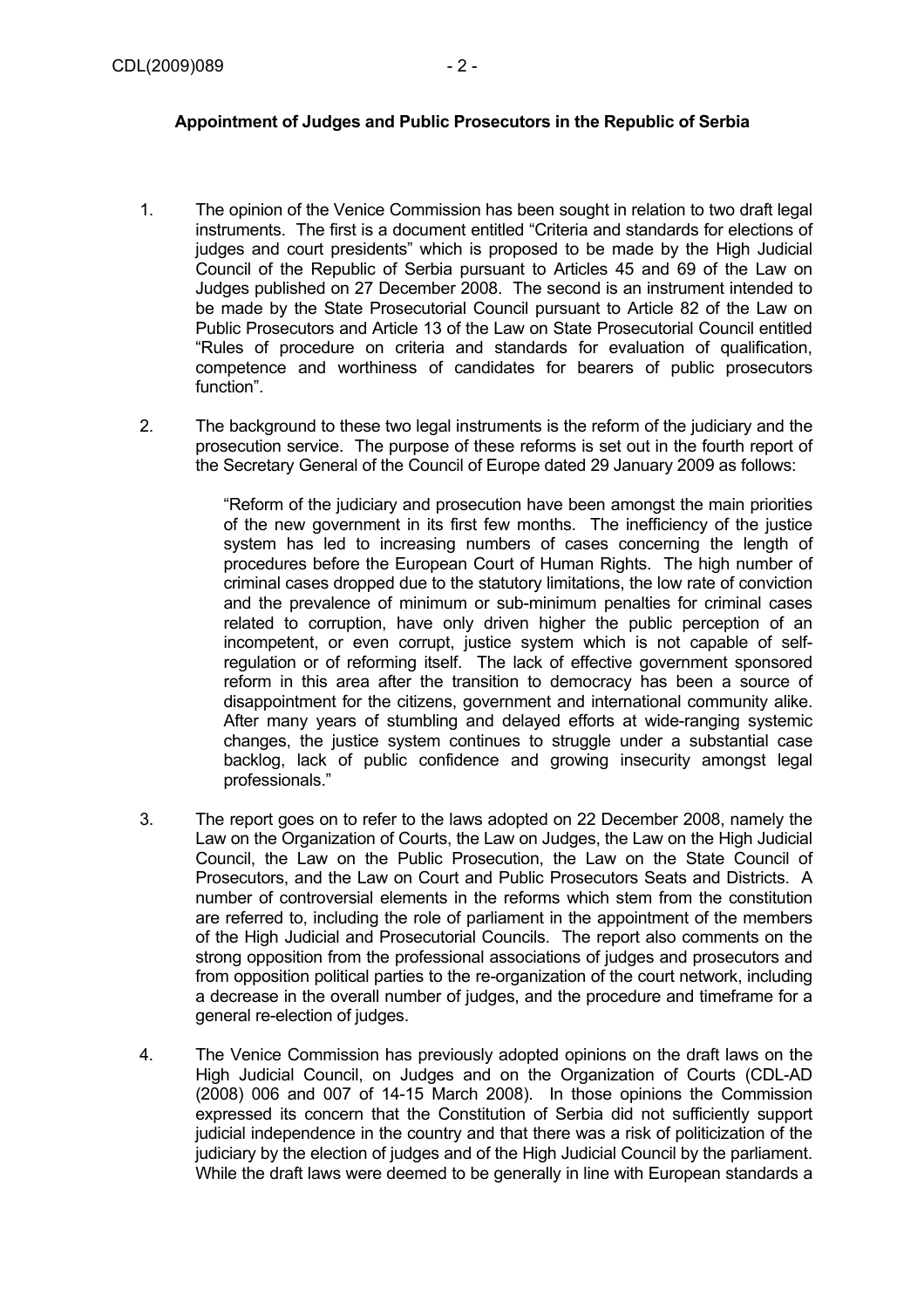number of provisions which weaken judicial independence were referred to. At that time the draft provided no guarantee that existing judges against whom no incompetence or misbehaviour was alleged would be reappointed. Indeed an earlier draft contained a requirement that the parliament be presented with two candidates for each vacancy. At a seminar in Belgrade in February 2008 representatives of the Venice Commission were present and expressed their concerns that such a procedure would leave open the possibility of removal of judges from office who had not been guilty of any misbehaviour. The authors of the draft explained that there was a problem concerning corruption involving some of the judges who had been appointed during the Milosevic regime but nonetheless the representatives of the Venice Commission felt that the proposals then being put forward were a disproportionate response to this problem. At that seminar the view was expressed that existing judges should not be removed from office unless they could be shown to have engaged in misbehaviour or were incompetent to hold the office of a judge. Under the Law on Judges as passed in December 2008 the parliament elects first-time judges from among the candidates nominated by the High Judicial Council (Article 51) and one or more candidates may be proposed for each vacancy (Article 50). Permanent judges are elected by the High Judicial Council (Article 52).

#### **Criteria and Standards for Election of Judges and Court Presidents**

- 5. The draft criteria are intended to set out objective criteria for the recruitment and appointment of judges. However, the actual election of judges is still governed by the Constitution and the laws previously assessed by the Commission. The criteria first of all specify that the requirements for the office of a judge are qualification, competence and worthiness. Qualification implies both theoretical and practical knowledge necessary to perform the judicial function. Competence implies skills which enable the efficient application of legal knowledge to the work of the judge. Worthiness implies the ethical qualities a judge should possess and behaviour in accordance with those qualities. (paragraph 1)
- 6. The scope of the instrument concerns (1) the first election of a temporary judge who is to have a three year mandate, (2) the election to permanent functions of judges who were previously appointed, (3) the election of judges for permanent function at the expiry of their three-year mandate, (4) the promotion of judges from one court to the next highest court and (5) the election of court presidents.
- 7. The criteria and standards set out in some detail what is expected of candidates for appointment under all three headings. In relation to the first appointment of judges with a three year mandate theoretical knowledge is to be evaluated depending on such matters as average grade during studies, duration and conditions of studies, the publication of scientific and professional papers, and the acquisition of degrees. Practical knowledge is to be evaluated on the basis of experience after passing the bar examination. Under Article 4.4 of the draft candidates are to be evaluated according to reports by the bodies, organizations, bar associations and principals they have performed practical work with. For example, the competence of a person who has been a judicial assistant will be evaluated on the basis of performance in that function taking account of the opinions of the judges with whom the person had practical training. The criteria also provide for the carrying out of interviews and tests. (Paragraph 6.5) The criteria set out in some detail the ethical qualities required of a judge. These include honesty, conscientiousness, equity, dignity, persistence and the setting of good example. Under the latter heading such matters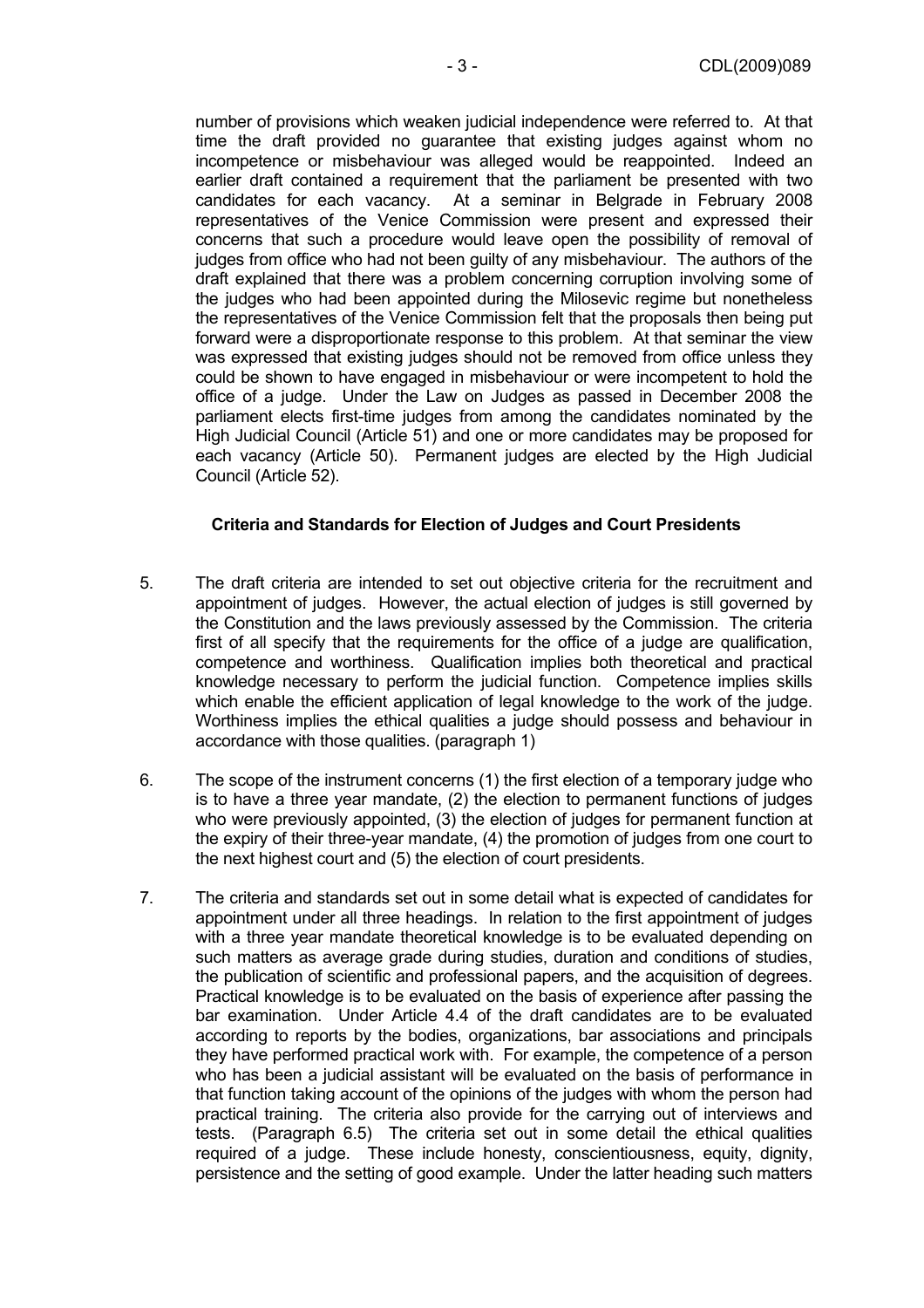as refraining from any indecent act, refraining from any action causing suspicion, raising doubts, weakening confidence, or in any other way undermining confidence in the court, refraining from hate speech, indecent or blunt behaviour, impolite treatment, expressing partiality or intolerance, using vulgar expressions, wearing indecent clothing and other improper behaviour are referred to. These factors are to be evaluated on the basis of results of interviews, and other methods such as carrying out of tests and other psychosocial techniques. They may also be evaluated on the basis of getting the opinions of persons the candidates have worked with, such as judges or members of the bar.

- 8. The second matter referred to is the election of persons who are already serving as judges. In this regard the concerns of the Commission that existing judges who had not been guilty of any wrongdoing might not be reappointed are partially addressed in the draft. The draft provides for a presumption that already appointed judges applying for election to the court of the same type or at the same level where they are already judges fulfil the criteria and standards mentioned in the Act. However, this presumption can be overturned if there are reasons for doubt that the candidate does fulfil these criteria and standards, because he or she has shown incompetence, a lack of qualifications or unworthiness for performing judicial functions (Article 9.2).
- 9. Where a judge has had a number of revoked decisions significantly higher than the average in the court he or she works in this can be regarded as a negative factor. It seems to the writer that this is a matter which should be approached with a great degree of caution. It does not necessarily follow that because a judge has been overruled on a number of occasions that that judge has not acted in a competent or professional manner. It is certainly reasonable that a judge who had an unduly high number of cases overruled might have his or her competence called into question, but any final decision would have to be made on the basis of an actual assessment of the cases concerned and not on the basis of a simple counting of the numbers of cases which had been overruled. Furthermore, a distinction might validly be drawn between decisions made on the basis of obvious errors which any lawyer of reasonable competence should have avoided and decisions where the conclusion arrived at was a perfectly arguably one which nonetheless was overturned by a higher court.
- 10. Similarly, one of the criteria which can be looked at is the workload of the judge concerned. Where a judge has concluded a lesser number of cases than required by the orientation norm or where criminal cases have had to be abandoned due to delays for which the judge is responsible, these are matters to be considered. Again, it is important that the actual cases be evaluated. It cannot be ruled out that some judges may be given more difficult cases than others as a result of which their workload appears to be less than that of their colleagues. It is also important that the mere counting of workloads not be used in such a way as to put pressure on a judge to make decisions without proper consideration. However, it seems reasonable that these criteria should be used as a means of identifying possible problems, provided that a proper evaluation is then carried out and not simply be treated as a numbers exercise.
- 11. The third form of election dealt with is the election of a permanent judge following the expiry of a three-year mandate. This is done on the basis of the grading during the three-year mandate. The grading is a tripartite one, with grades of "does not satisfy", "successful performance of judicial function" and "exceptional performance of judicial function". A judge with the grade "does not satisfy" for each year of the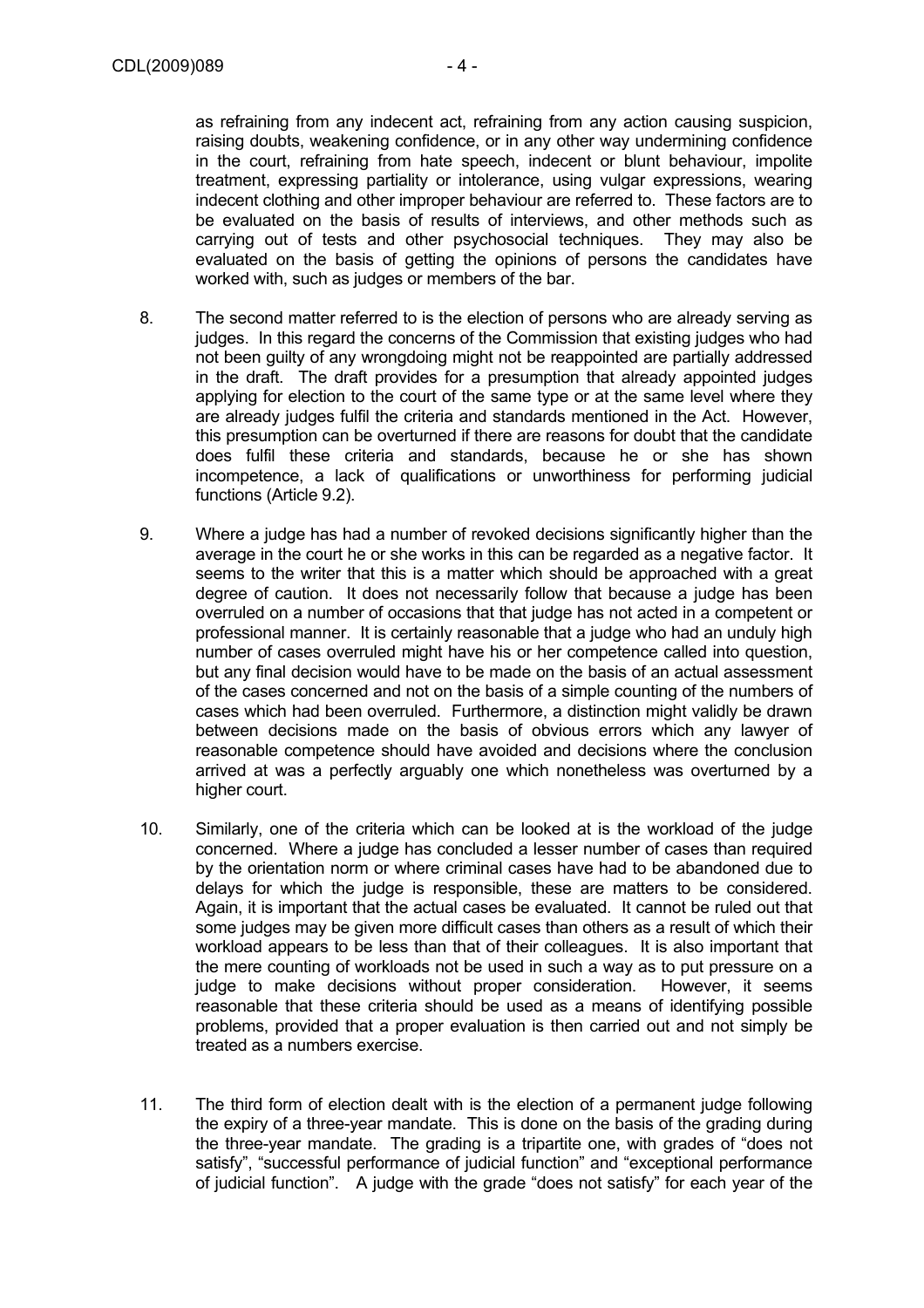mandate cannot be elected to permanent function. A judge is eligible to be elected for permanent function if graded with either of the two higher grades for each of the years concerned or if his or her grades have improved during each year of the mandate.

- 12. The three-grade system has the merit of simplicity and is easily understood. If the writer has understood the grading procedure correctly, this is done by the High Judicial Council on the basis of data obtained from the board of all judges of the court in which the candidate sits, boards of all judges of immediate higher courts, presidents of the court in which the judge sits, supervision boards and the High Personnel Council of the Supreme Court of Serbia as well as bodies of the ministry which is in charge of the judiciary. The writer does not have sufficient information to be able to form a judgment on how exactly this material is put together and again a similar comment to that already made in relation to the evaluation of statistical material needs to be made. It is not in the writer's view sufficient simply to say that a judge is unsatisfactory because a higher number of cases than average are reversed on appeal without an examination of the actual facts.
- 13. The criteria also deal with promotion. The draft provides that certain matters are to have "a decisive impact" on a choice for promotion. These include the percentage of cases dealt with, the number, type and complexity of cases, the time taken for decision making, as well as the number of cases which are reversed. (Paragraphs 10.1 and 12.1) I have already expressed some reservations about applying such formulas in a mechanistic fashion while accepting that of course they form a basis on which to conduct a preliminary assessment of the actual work and efficiency of the judge in question. In addition, other matters are to be taken into consideration, such as publications, additional qualifications, conduct in extremely difficult and complex cases, acknowledgment by professional organizations, involvement in training, knowledge and application of international standards and rules, membership in managing bodies of professional associations, participation in various working groups, computer skills, knowledge of foreign languages, and exceptional activities in improving an organization of the courts performance. These type of criteria seem appropriate to take into account in relation to promotions.
- 14. The criteria also refer to the election of presidents of courts. Not surprisingly, they provide that in addition to having the normal qualifications, competence and worthiness to perform the judicial function, candidates for president must also have the capacity to manage and organize the activities of the courts. This includes the capacity to organize the court and its working activities collectively, a knowledge of the courts administration, the possession of respect and authority among his or her peers, the skills to manage human and technical resources, communication skills, the ability to cooperate with other institutions and bodies, the capacity to solve organizational problems and to overcome crisis situations, ability to make an effective choice of personnel, the ability to innovate and improve working activities, dignity in representing the court, and maintenance of the court's reputation with the public. All of these criteria appear to be appropriate ones to take into account in choosing a president of a court. In evaluating these matters account is to be taken of the candidate's record in any court where he or she has performed a managerial function, the duration of his or her judicial experience and experience as a manager, the opinion of the board of all judges of the court to which the candidate belongs, as well as the candidates judicial experience. Before proposing a candidate for president of a court, the opinions of the board of judges in which the candidate performs a judicial function, of the court for which the president is proposed, as well as of boards of all judges of an immediate higher court are to be taken into account. If a previous president is among the candidates, the evaluation of his or her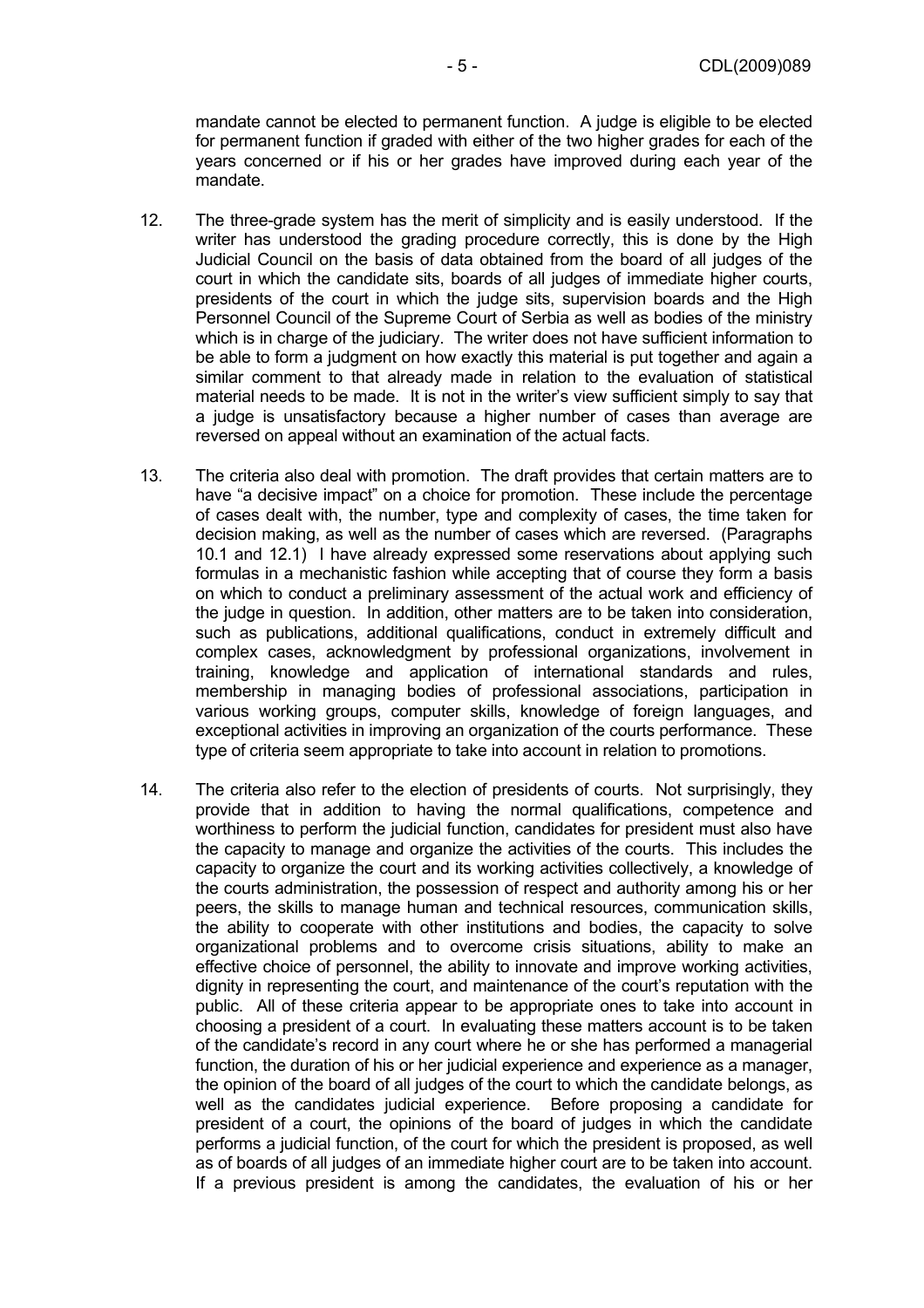previous mandate is to be taken into consideration. Again these criteria appear to the writer appropriate.

15. The Sector for Normative Affairs and International Cooperation of the Ministry of Justice have put forward two proposals for amendment to this draft text. In the first place, they wish to add to the category of existing judges persons who were formerly judges but who have ceased to hold office. Secondly, this Sector has suggested that the presumption that an already appointed judge applying for election fulfils the criteria and standards offends against a principle of equality. It is not clear to me what exactly is the thinking behind the two proposals. On the face of it, it seems reasonable that former judges who had been qualified should remain qualified unless they have been dismissed for failing to maintain standards, in which case no presumption of competence as a judge should apply. In such a case I would have thought they should be treated on the same basis as first time applicants. For the reasons already put forward I think it is important that this presumption should remain in the criteria, as otherwise the possibility arises that an existing judge who is competent and who has done nothing improper will be dismissed or will not be appointed simply because a better qualified candidate exists. For the reasons already advanced this does not seem compatible with judicial independence.

### **Rules of Procedure on Criteria and Standards for Evaluation of Qualification, Competence and Worthiness of Candidates for bearers of Public Prosecutors' Function**

- 16. These draft rules of procedure are proposed to be adopted by the state prosecutorial council. They concern the criteria for election to the position of public prosecutor and deputy public prosecutor. Public prosecutors are elected by the National Assembly on the basis of a proposal from the Government and are elected for a term of six years with the possibility of re-election. Deputy public prosecutors are elected for the first time by the National Assembly and thereafter by the State Prosecutorial Council. The provision for re-election of public prosecutors, especially where such re-election takes place in the National Assembly, leaves open the possibility of bringing political pressure to bear on public prosecutors and is for that reason undesirable. In relation to deputy public prosecutors this does not seem to be a problem since their re-appointment is by the State Prosecutorial Council.
- 17. The purpose of the rules of procedure are to set out, in the words of Recommendation (2000) 19 on the Role of Public Prosecutors in the Criminal Justice System of the Committee of Ministers of the Council of Europe "fair and impartial procedures …. that are governed by known and objective criteria, such as competence and experience" for the appointment of public prosecutors.
- 18. The central basis for assessment is an evaluation to be carried out in two separate ways, firstly, by the superior of the public prosecutor concerned, and secondly by his colleagues in the collegium of the prosecutor's office in which he or she works.
- 19. The qualifications follow similar lines to those set out in the criteria for election of judges. In the first place a prosecutor requires both general expert knowledge as well as possession of particular knowledge which is required to perform the function of a public prosecutor (Article 2). Secondly, the prosecutor requires to have competence. This consists of demonstrated capability, demonstrated professional skill, analytical thinking, capacity to form opinions and make decisions, skill in explanation and quality of expression, communications skills and ability to participate in team work. Finally, the prosecutor is evaluated under the heading of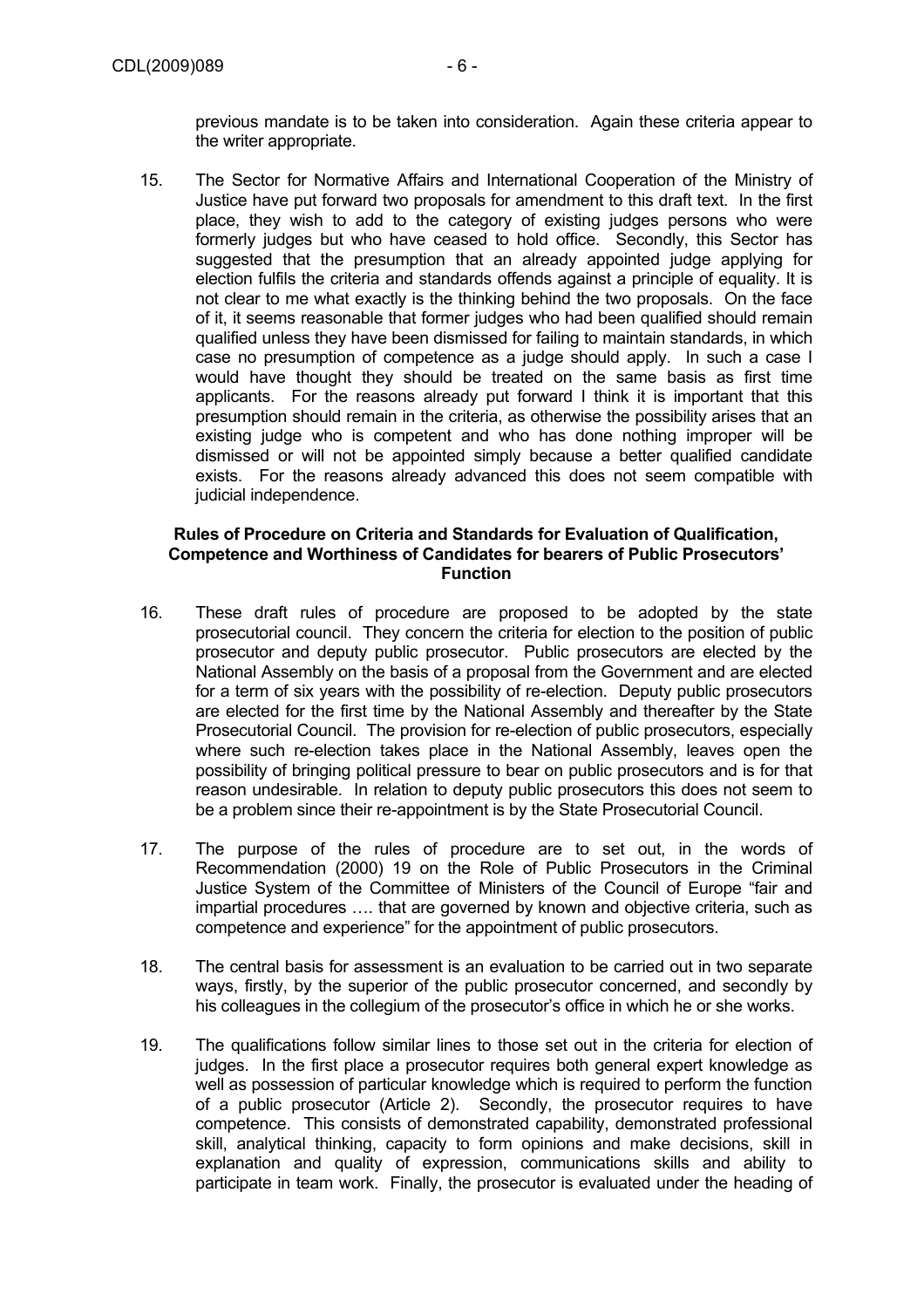"worthiness" and required to possess appropriate ethical standards. This is established based on the prosecutor's reputation in his or her professional surrounding, through his or her behaviour within the performance of the public prosecutor's function and outside it. Evaluation takes place according to three grades "does not satisfy", "does satisfy" and the highest grade "does satisfy for promotion". This three grade scheme, which is relatively simple and straightforward, is an appropriate one for carrying out such evaluation.

- 20. The evaluation is carried out by the State Prosecutorial Council on the basis of the data obtained from both the superior of the prosecutor concerned and the candidates peers in the collegium (Article 4).
- 21. The State Prosecutorial Council is obliged to establish and announce the average standard number of cases received and decisions rendered by each prosecutor within the period of the previous three years. Evaluation of efficiency in procedure of prosecutors is then measured according to the number of decisions rendered by the individual as compared with the data on average of the number of decisions rendered by his or her colleagues. (Article 8.1) A prosecutor whose number of decisions is less than 50% of the average number obtains the grade "does not satisfy". Between 50% and 120% of the average number the grade is "does satisfy". Where a prosecutor has more than 120% over the average number he or she obtains the grade "does satisfy for promotion". (Article 8.2) However, an exception can be made in relation to a prosecutor who worked on particularly complex problems or performed particularly complex duties and in such cases a prosecutor with less than 50% of the average standard can be graded as "does satisfy" and a prosecutor above 50% and below 120% can be graded as "does satisfy for promotion". But, such an exception has to be "particularly justified". In relation to all of this, the writer would have a similar concern to that expressed in relation to the measurement of judges' output in the criteria for election of judges. While an output significantly below the average is certainly grounds for examining the work record of a prosecutor, it cannot necessarily be assumed that either a high or a low number of cases is more than an indication of high or low performance unless one is also aware of the quality of the work being evaluated and its difficulty. In this regard the exception provided for is itself somewhat mechanistic. It would be appropriate to modify this proposal by adding a provision that the State Prosecutorial Council may disregard these percentages where it is satisfied that notwithstanding an apparently low or high number of cases by reason of the nature of the work performed by the particular prosecutor the statistics do not give a true reflection of the work that has been performed.<sup>1</sup>
- 22. The rules of procedure go on to deal with various other matters including demonstrated qualification (Article 9), demonstrated competence (Article 10), ability to relate to and cooperate with co-workers and other stakeholders (Article 12), and ethical questions (Article 13). In each case these matters are assessed according to the tripartite criteria already referred to based on reports both from superior officer and from colleagues. These procedures seem to be generally speaking

 $\overline{\phantom{0}}$  1  $T$ The writer can give an example from his own experience of how figures of this sort can be misleading. Some time ago a management consultant preparing a report on his Office noticed that one of the prosecutors had a rate of decisions not to prosecute significantly above the average and also appeared to be dealing with a very heavy caseload. The explanation was very simple: the person concerned had the function of assigning work. While doing so he was himself taking a decision not to prosecute in cases which were quite clearly time-barred rather than assigning these cases to other prosecutors. Consequently his individual figures both for workload and for rates of decisions not to prosecute were significantly higher than might have been expected.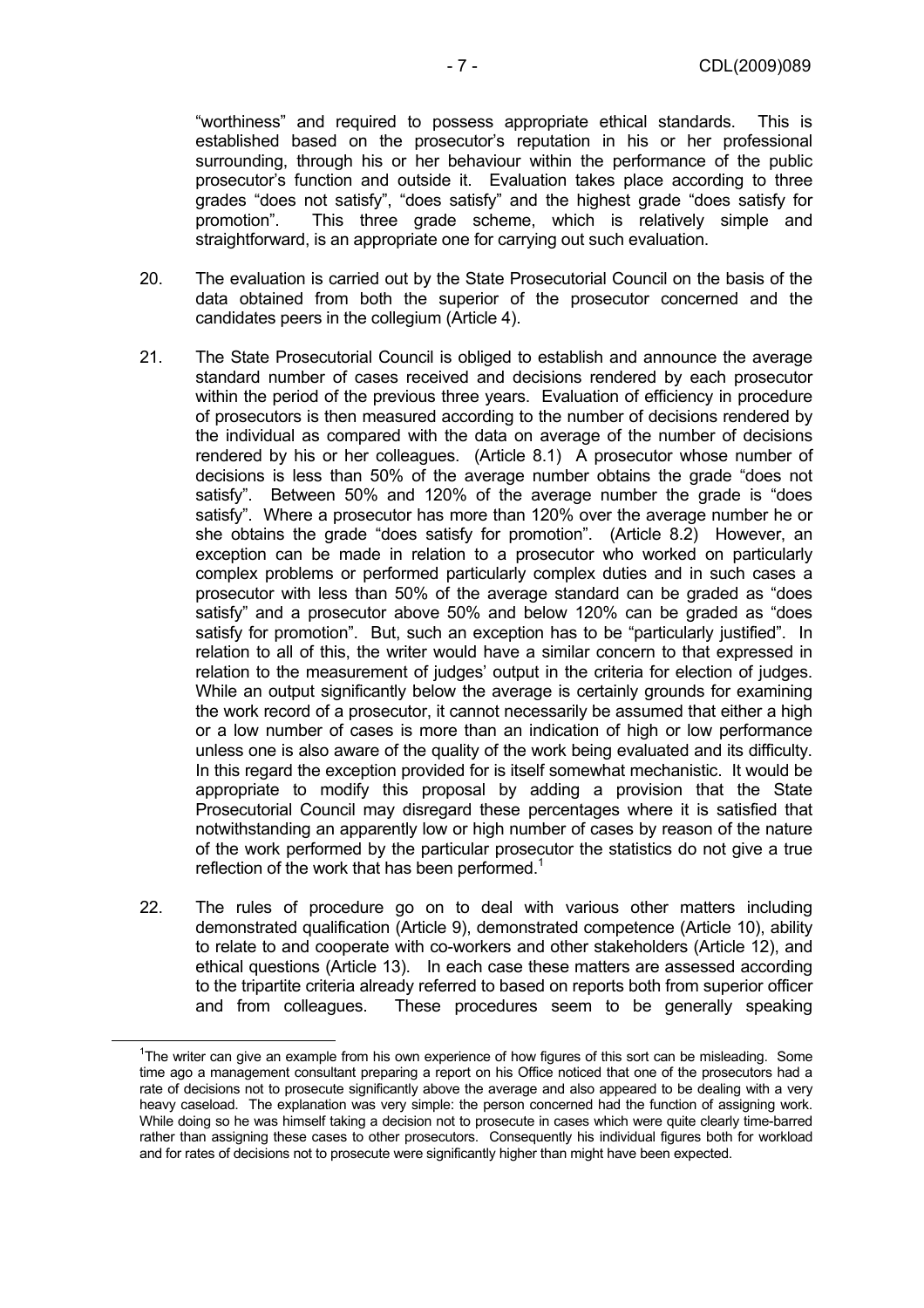evaluation by colleagues, particularly when as is proposed it is intended to be anonymous, there could be scope for victimization of a candidate, perhaps on the grounds of jealousy or some other wrong motive. Secondly, it is not clear to the writer that all prosecutors will necessarily have an informed view of the competence or ability of each of their colleagues under all of the particular headings. How can somebody who has not read a dossier have an informed view on whether it has been correctly handled? There is a danger that gossip, rumour and hearsay could play a role in assessments. Does every colleague working in the same unit of the prosecutors' office participate in this process or a selected number only? This is a matter which requires careful thought and it may be that only selected colleagues who are known to have knowledge of and to work closely with candidates should be invited to perform this task, and then only when their own impartiality and objectivity was recognized. The idea of anonymity is questionable since it would make it impossible for the candidate to contest an unfavourable report.

- 23. The rules of procedure go on to evaluate the criteria for evaluating the senior public prosecutor. These provide for special criteria for evaluating candidates under the heading of general capacity for heading the public prosecutor's office, capacity for realization of supervision, capacity for the improvement of work of the office, and the capacity to manage a crisis. Under the heading of general capacity a number of sub-headings are identified, such as capacity to manage, organizational skills, ability to define targets, goals and priority tasks, and the ability to represent the office. (Article 15) Article 16 deals with the capacity to carry out supervision, and involves ability to supervise the work of deputies and other employees, to recognize and follow complex cases, to be ready to provide help and give instructions and advice to subordinates, and the ability to transfer the instructions and information of higher public prosecution to lower public prosecutors as well as to make correct and timely decision and to deal with objections and complaints concerning the work of employees. Article 17 deals with capacity to improve the work of the office based on the use of the most efficient methods, the capacity to steer employees towards the implementation of new ideas, information technologies, introducing innovations and teambuilding among other matters. Article 18 deals with the capacity to manage crises.
- 24. Finally there are a number of other specific provisions. For example, there is a specific provision relating to persons who review the decisions of others (Article 21). There are provisions in relation to specialized areas of prosecution (Article 22).
- 25. Generally speaking, the criteria which are established seem to be remarkably detailed and comprehensive. The principal concern relate to two matters, firstly, the risk of an over mechanistic approach to statistical information concerning workloads and the like, and secondly, the risk that evaluating persons through the use of questionnaires by their colleagues which are filled anonymously poses some risks. This latter idea may need to be looked at again and some safeguards built in to avoid the possibility that a prosecutor could be evaluated unfairly.

### **Conclusions**

26. On the whole, both these instruments are welcome and provide a good basis on which to establish objective criteria for the appointment and promotion both of judges and prosecutors. In particular, it seems desirable that there should be a presumption in relation to serving judges that they are fit to hold office, with the onus being on persons who think they are not to demonstrate this, as otherwise judicial independence could be fatally undermined. This is, however, a very delicate